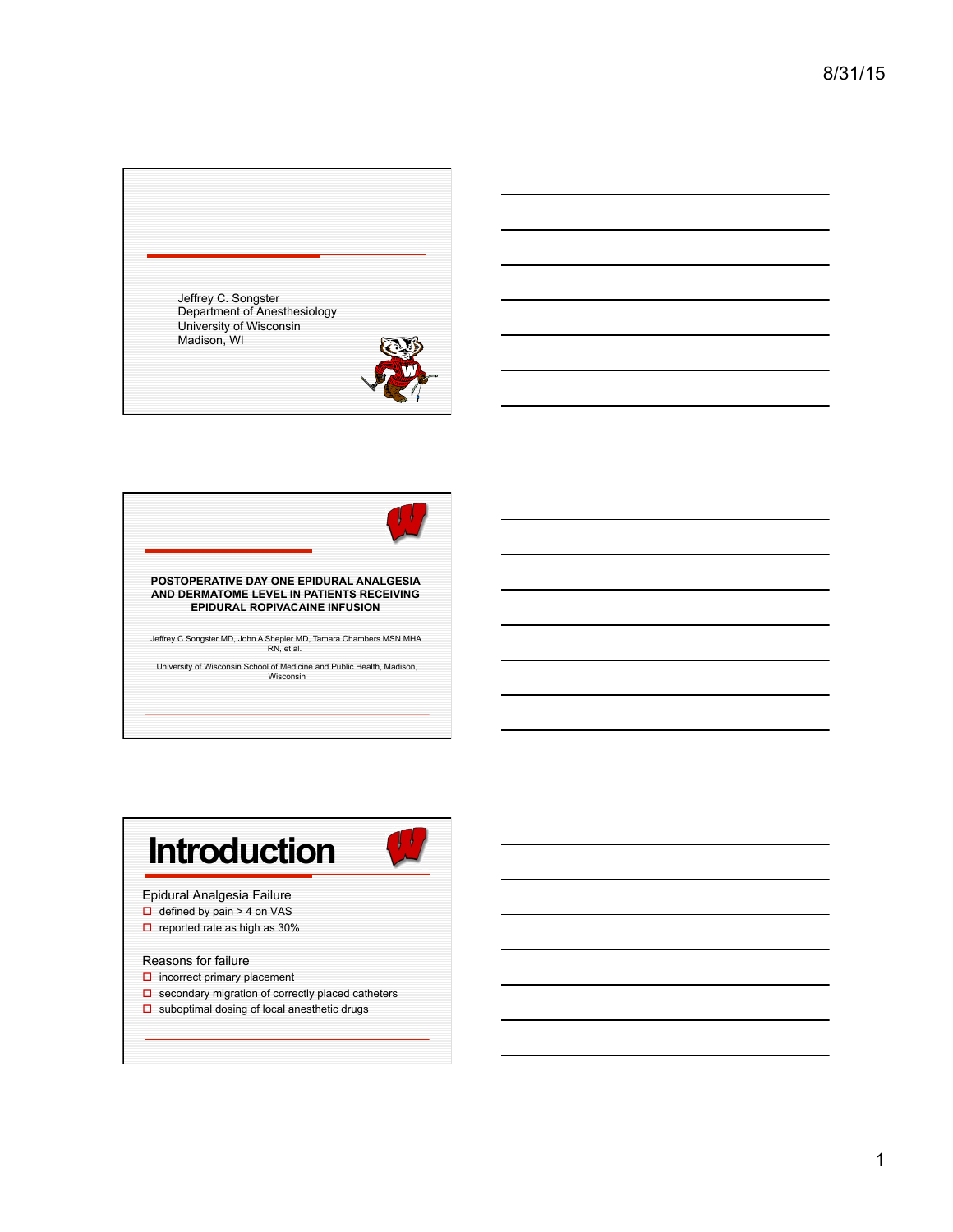| Introduction                                                                               |  |
|--------------------------------------------------------------------------------------------|--|
| CT epidural contrast study<br>$\Box$ 42% of epidural analgesic failures without an obvious |  |

- cause had an epidural in the epidural space Objective surrogate marker needed
- $\Box$  dermatome level makes physiologic sense
- Healthy Volunteers Epidural Local Anesthetic
- $\Box$  0.1% ropivacaine
- $\square$  regression of dermatome level after 8 hours



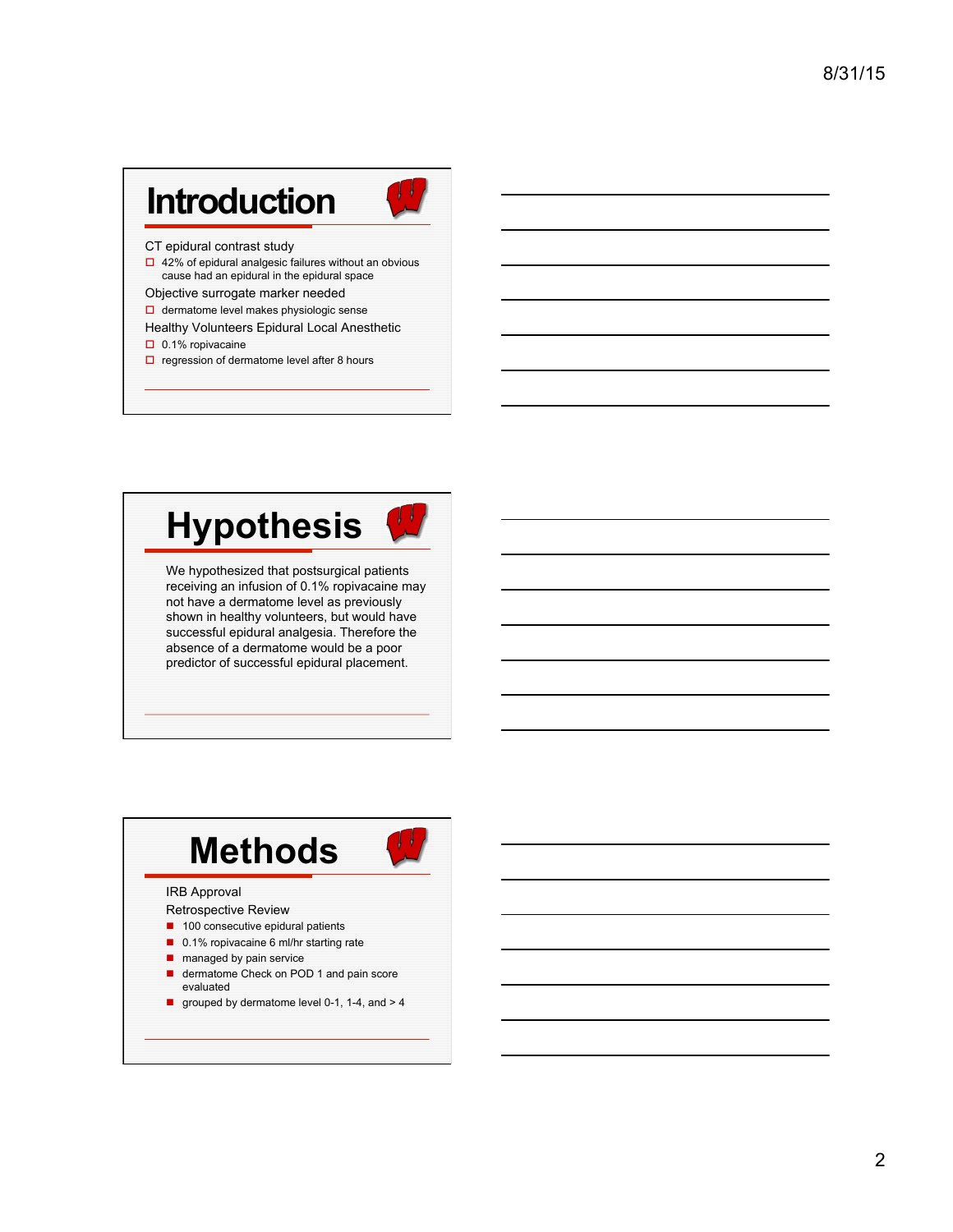| <b>Exclusion Criteria</b><br>hx of Chronic Pain baseline score greater than 5<br>hx of opioid dependence<br>ICU admission<br>psychiatry consult for pain or severe psychiatric<br>disease<br>dermatome level not recorded | <b>Methods</b> |
|---------------------------------------------------------------------------------------------------------------------------------------------------------------------------------------------------------------------------|----------------|
|                                                                                                                                                                                                                           |                |
|                                                                                                                                                                                                                           |                |







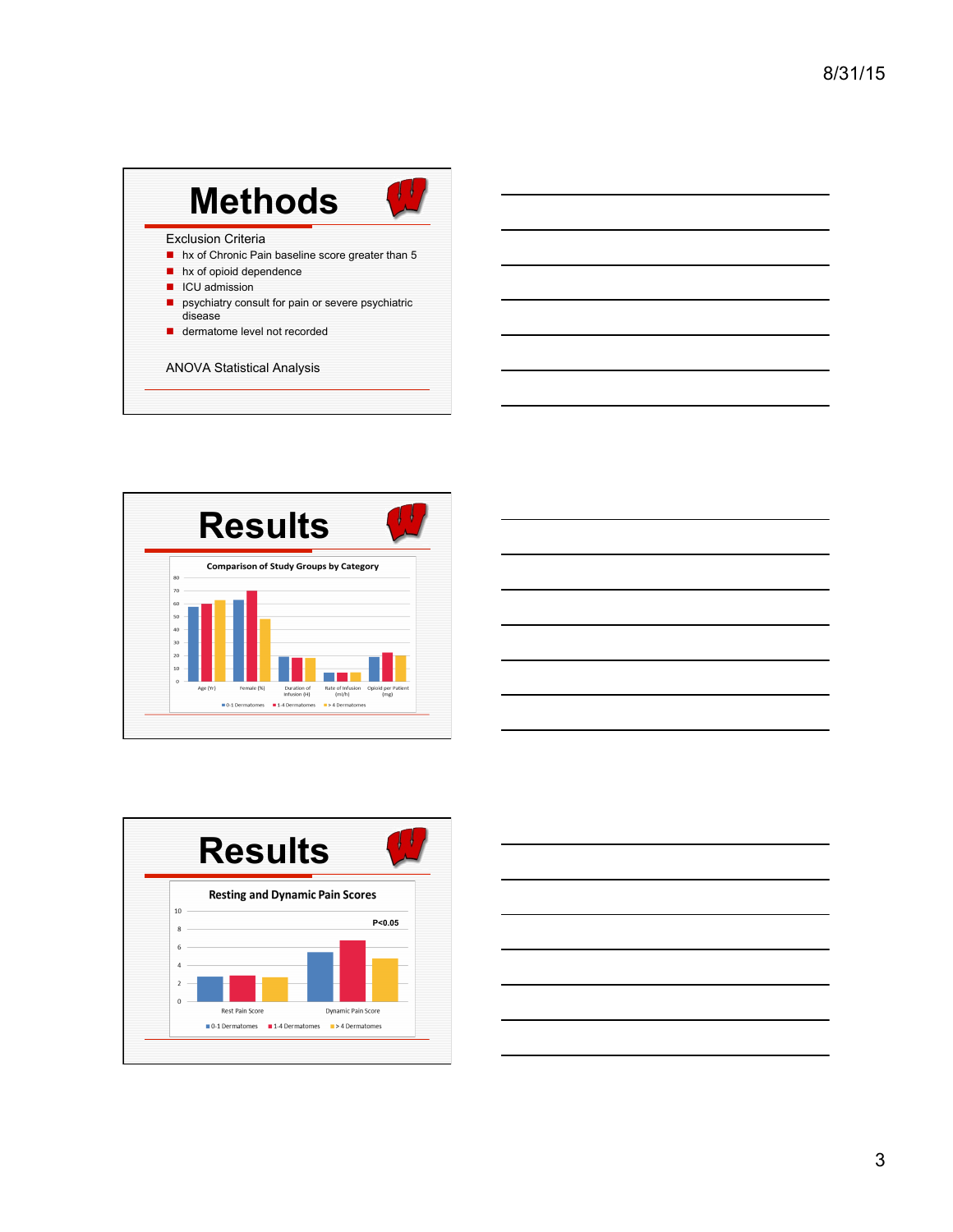| <b>Results</b> |      |
|----------------|------|
| Sensitivity    | 65.6 |
| Specificity    | 40.0 |
| <b>PPV</b>     | 81.6 |
| <b>NPV</b>     | 22.2 |
|                |      |





- Dermatome blockade of > 4 levels
- $\square$  more likely to have lower pain scores and successful epidural analgesia
- Positive dermatome level
- $\square$  most likely cause of epidural failure is suboptimal dosing
- Negative dermatome level
- $\square$  incorrect position of epidural catheter vs. suboptimal dosing



1.Hermanides, J. et al. (2012) British Journal of Anesthesia 109: 144-54

2.Motamed, C. et al. (2006) Anesthesia and Analgesia 103: 1026-32

3.Zaric, D. et al. (1996) Regional Anesthesia 21: 14-25